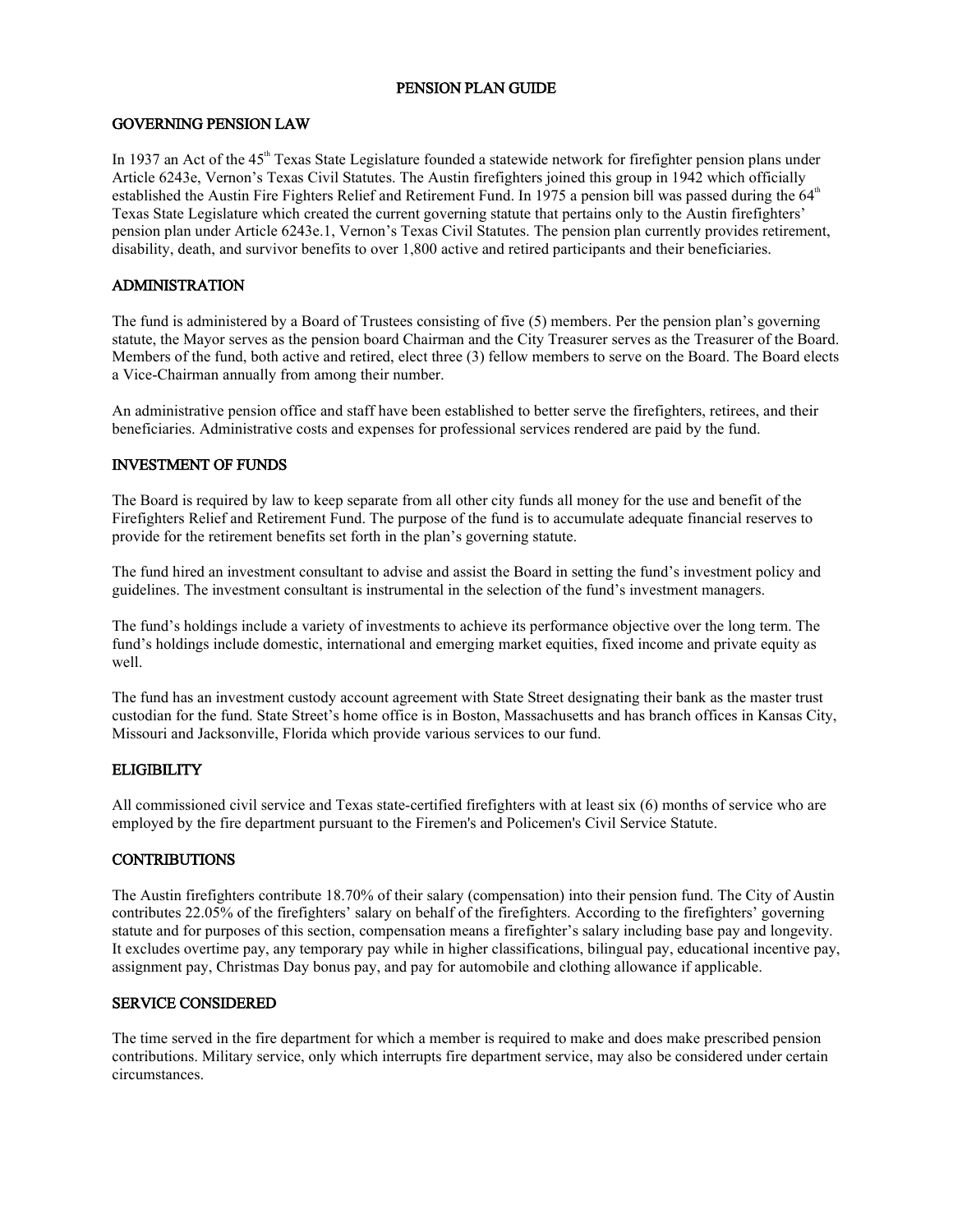# COMPENSATION CONSIDERED IN DETERMINING AVERAGE SALARY

The Austin firefighters and the City of Austin contribute a percentage of the firefighters' salary (compensation) which includes base pay and longevity pay. Overtime, any temporary pay in a higher classification, bilingual pay, educational incentive pay, and lump sum payments for accrued sick leave or vacation are not considered. Also excluded is any assignment pay, Christmas Day bonus pay, and any pay for automobile and clothing allowance, if applicable.

#### NORMAL RETIREMENT BENEFIT

A firefighter is eligible for a standard Normal Retirement Benefit (Joint and Survivor 75% Annuity) once they either attain age fifty (50) or accrue twenty-five (25) years of service, regardless of age. The monthly annuity, payable for life, is 3.30% of the highest three years' average salary (compensation) multiplied by years of service considered. Average salary is the monthly average of the firefighter's salary (compensation) for the highest thirty-six (36) months of service, excluding overtime pay, any temporary pay in higher classifications, bilingual pay, educational incentive pay, Christmas Day bonus pay, and any automobile and clothing allowances, if applicable.

#### SINGLE LIFE ANNUITY

Instead of the standard Normal Retirement Benefit a firefighter upon retirement may elect to choose a life annuity with no survivor benefits, or (Single Life Annuity). A Single Life Annuity will provide the retiree a monthly pension (annuity) benefit that is *payable only during the retiree's lifetime*. Since the Single Life Annuity does not provide for any spousal or survivor benefits, the amount of the monthly annuity under the Single Life Annuity form of benefit will be greater than the standard Normal Retirement Benefit. The Single Life Annuity will be actuarially calculated; individually based on the retiree's age. By electing the Single Life Annuity, the retiree is waiving their right to any survivor benefits available under the standard Normal Retirement Benefit. A married retiree must obtain their spouse's consent to elect a Single Life Annuity.

#### EARLY RETIREMENT BENEFIT

A firefighter is eligible for an Early Retirement Benefit at age forty-five (45), with at least (10) years of service, or twenty (20) years of service regardless of age. The early retirement benefit does not include a reduction in the factor. However, firefighters who retire early or who participate in a deferred retirement option plan (DROP), do not become eligible for cost-of-living adjustments (COLA's) until reaching what would have been normal service retirement eligibility (age fifty (50) with at least ten (10) years of service, or twenty-five (25) years of service credit regardless of age; whichever occurs first.)

## DEFERRED RETIREMENT OPTION PLAN

Under this program a member eligible for service retirement may elect to continue in active service as a firefighter but have the fund begin crediting "payments" to a deferred retirement option plan (DROP) account in the member's name as of their eligible retirement (DROP) date. The monthly "payments" would be an amount equal to what the member's monthly annuity would have been if the member had retired as of that eligible DROP date. Any eligible cost-of-living adjustments (COLAS) would be applied to the monthly annuity during this DROP period. In addition, during the DROP period, the member would have all their appropriate pension contributions and applicable annual interest of 5% compounded monthly credited to their account during the DROP period as well. When the member retires, by terminating their active service in the fire department, an accumulated lump sum balance may be available to be distributed (all or part) to the member from the DROP account if the retiree is eligible for such direct distribution by meeting age requirements according to pension Board policy. Certain penalties could apply for "early distributions," so the pension Board encourages seeking tax advisement when in doubt. A second option is that the DROP account lump sum (all or part) may be "rolled over" into a qualified Individual Retirement Account (IRA). A third option is for the DROP account lump sum (all or part) to remain in the fund in the member's name continuing to draw 5% interest compounded monthly until the retiree is ready to have the funds moved elsewhere. At the time of termination for retirement, the member will then begin receiving their ongoing monthly pension benefit payments from the fund as well.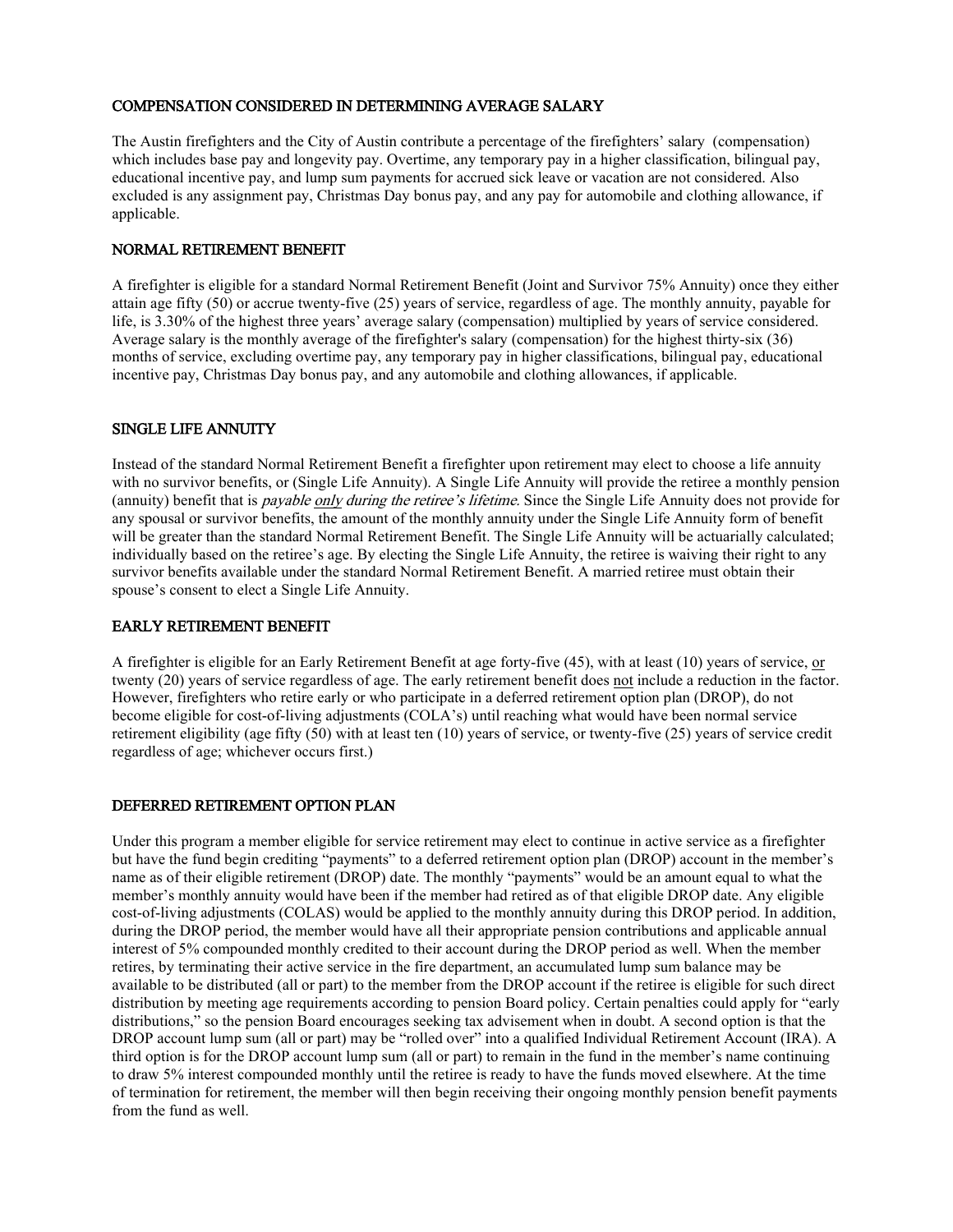## DEFERRED RETIREMENT OPTION PLAN (Continued)

A member who has remained in active service after becoming eligible for service retirement can retroactively establish such a DROP account. That is, in lieu of electing to participate in the DROP before actual retirement, a member who is eligible for normal service retirement may elect to terminate active service as a firefighter and establish the DROP account at termination. This is commonly referred to as a "RETRO or BACK DROP," whereby the firefighter's DROP account reflects the accrual from the actual termination date back to a date on or after the date which they become eligible for normal service retirement. The maximum period under which a firefighter can participate in a DROP is 7 years. A firefighter may elect to establish a DROP account after reaching normal or early service retirement eligibility.

Currently there are a total of 8 draws allowed while the retiree's DROP account balance remains in the pension plan. The number of draws can be set by pension board policy as determined feasible. The draws can either be in the form of a distribution to the retiree (provided the retiree reached age fifty (50) before retiring), or a rollover into a qualified IRA. The entire DROP balance must be withdrawn from the fund by April 1 of the calendar year following the year the retiree reaches age 70 ½. This can simply be done by rolling the funds over into an IRA which would not be a taxable event. Any firefighter eligible for a DROP who dies before retirement, and who is survived by a spouse, shall have such DROP options extended to their surviving spouse.

# DISABILITY BENEFIT

A firefighter is eligible for a disability retirement benefit during the first thirty (30) months of their disability if they are unable to perform their duties as a firefighter. After this initial thirty (30) month period, a disability retirement benefit may be continued, reduced, or discontinued according to criteria as established by the American Medical Association and as adopted by the pension Board. The annuity is equal to the firefighter's accrued unreduced pension based on the greater of (1) their years of service at time of disability, or (2) twenty (20) years of service.

It is the policy of the Board that no disability retirement benefit shall commence retroactively more than ninety (90) days prior to the date on which the application is filed with the fund.

## DEATH BENEFIT

If a firefighter dies either before or after retirement, the firefighter's surviving spouse shall receive seventy-five (75) percent of the member's accrued unreduced pension based on the greater of (1) the member's years of service at time of death, or (2) twenty (20) years of service. If the member's employment is terminated by death before retirement and they leave no surviving beneficiary entitled to pension benefits, then the member's estate shall receive their contributions with interest. Any lump sum payments to the member's estate will include 5% interest based on a method of application approved by the Board.

## VESTED BENEFIT

If the member has at least ten (10) years of service and has terminated their employment with the fire department before reaching early or normal retirement eligibility with the pension plan, the member may elect to leave their accumulated deposits (pension contributions and interest) in the fund to be eligible for a future pension benefit. The member will then be entitled to receive a vested pension benefit upon reaching what would have been normal retirement eligibility (age fifty (50) with at least ten (10) years of service, or twenty-five (25) years of service regardless of age, whichever occurs first.

## **SEVERANCE**

The severance benefit of a firefighter who subsequently terminates their employment before being eligible for retirement shall be an amount equal to the total of their pension contributions, with interest, which were made while a participating member of the fund. Severance benefits for such terminating members will include their pension contributions along with 5% interest and will be based on a method of application approved by the Board.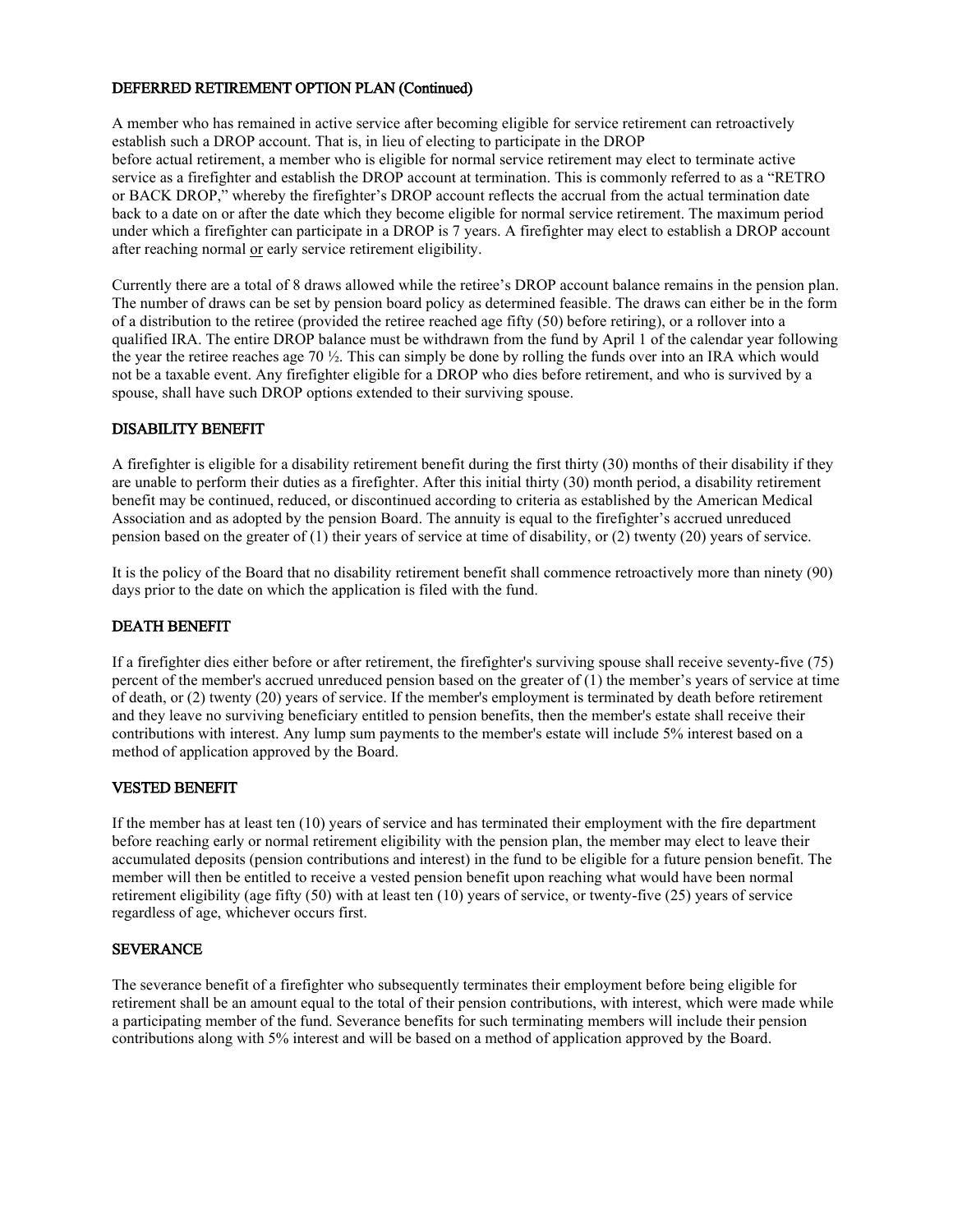## COST-OF-LIVING ADJUSTMENTS

Eligible pension recipients are entitled to annual cost-of-living adjustments (COLA's) when deemed affordable. COLA's are to be based on the annual percentage increase in the Consumer Price Index (CPI-U) which measures inflation.

COLA's are approved only when the fund's actuary has advised the Board that the adjustment would not impair the financial stability of the fund. To offset the effects of inflation on the retirees' pension benefits, providing COLA's, when affordable, remains a top priority of the Board.

# BEFORE-TAX CONTRIBUTIONS

Funds available to pay benefits come from three (3) sources....

- **•** Your contributions
- City of Austin contributions, and
- Investment earnings

Firefighters contribute 18.70% of their salary (compensation) into the pension fund. The City of Austin contributes 22.05% of salary (compensation) for each plan participant. For example, if your annual pay is \$50,000.00, you will contribute \$9,350.00 (18.70%) a year and the City of Austin will contribute \$11,025.00 (22.05%). Since January 1, 1986, all firefighter contributions into the plan are being made before taxes are figured. This reduces your taxable income, so you pay less federal income tax and your take-home pay is greater. An example follows:

|                                               | <b>BEFORE TAX</b> | <b>AFTER TAX</b> |
|-----------------------------------------------|-------------------|------------------|
| Assume your pay is                            | \$50,000.00       | \$50,000.00      |
| Pre-Tax Contributions<br><b>Federal Taxes</b> | $-9,350.00$       | $-0.00$          |
| (Assume 15% taxes)                            | $-6,097.50$       | $-7,500.00$      |
|                                               | \$34,552.50       | \$42,500.00      |
| <b>After-Tax Contributions</b>                | .00.              | $-9,350.00$      |
| Take Home Pay                                 | \$34,552.50       | \$33,150.00      |

## RETIREMENT BENEFIT EXAMPLE

Your retirement benefit is based upon three (3) components...

- Years of credited service in plan, multiplied by
- Retirement factor of 3.30%, multiplied by
- Your highest thirty-six (36) months average salary as of date of retirement

Assume you are a retiring firefighter who is fifty-five (55) years old with twenty-seven (27) years of credited service, and whose highest thirty-six (36) months average salary is \$5,000.00. Your pension would be calculated as follows:

| - Years           | 27         |
|-------------------|------------|
| - Factor          | 3.30%      |
| - Salary          | \$5,000.00 |
| - Monthly Benefit | \$4,455.00 |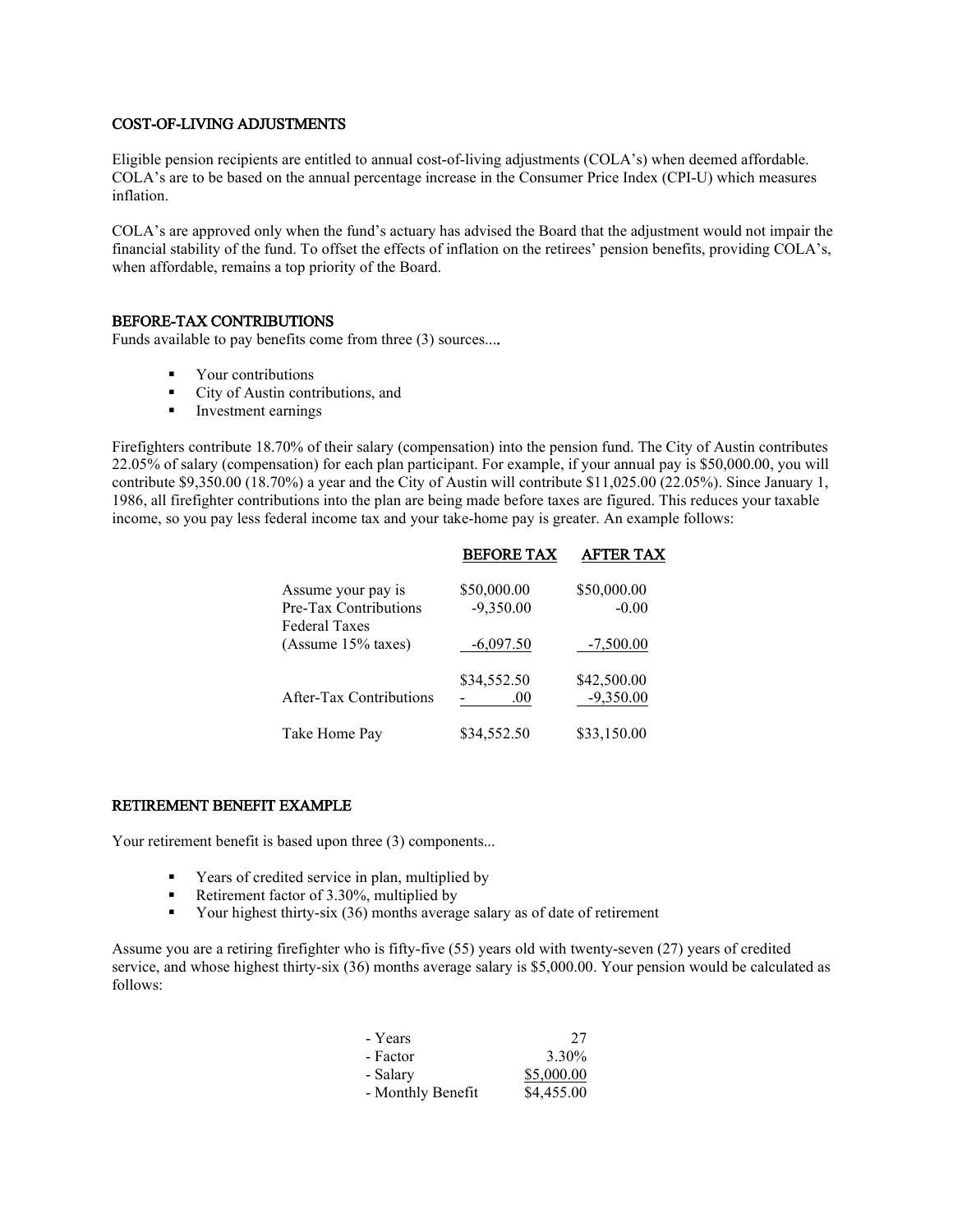#### EARLY RETIREMENT BENEFIT EXAMPLE

A firefighter is eligible for an early retirement benefit at age forty-five (45), with at least ten (10) years of service, or twenty (20) years of credited service regardless of age. The early retirement benefit does not include a reduction in the factor. However, firefighters who retire early or who participate in a deferred retirement option plan (DROP) do not become eligible for cost-of-living adjustments (COLA's) until reaching normal service retirement eligibility (age fifty (50) with at least (10) years of service, or twenty-five (25) years of service regardless of age; whichever occurs first).

Assume you joined the fire department and pension plan at age twenty-five (25). At age forty-five (45), with twenty (20) years of service, you elect to terminate service to begin receiving an early retirement benefit. Also assume your highest thirty-six (36) months average salary is \$5,000.00. The benefit is then calculated as follows:

| - Years                      | 20         |
|------------------------------|------------|
| - Factor                     | 3.30%      |
| - Salary                     | \$5,000.00 |
| - Monthly Retirement Benefit | \$3,300.00 |

## DISABILITY RETIREMENT EXAMPLE

If a firefighter is eligible for disability benefits but has less than twenty (20) years of credited service, then twenty (20) years is used in the calculation. A disability benefit is calculated the same way a regular retirement benefit is, using the same three (3) components as follows:

| - Years (assume 20 if less) | 20         |
|-----------------------------|------------|
| - Factor                    | 3.30%      |
| - Salary (assumed)          | \$4,000.00 |
| - Monthly Disability        | \$2,640.00 |

#### SURVIVORS BENEFIT

Benefits are available to eligible dependents of all plan participants should such participant die before or after retirement. Eligible dependents include...

- Spouse, if married to you at time of retirement.
- Spouse, if married to you after retirement and you remained married for at least 24 consecutive months prior to your death.
- Spouse, if married to you at time of your death; and you die before retirement.
- All unmarried children under age twenty-two (22), unless the Board determines to the contrary.
- Dependent parent, if no surviving spouse or children are eligible.
- Designated surviving beneficiaries other than a spouse, child, or dependent parent as explained below.

Spousal benefits are paid for life even after remarriage. Spousal benefits eligibility will apply to those who become married to the retiree after such retiree's retirement and remain married to such retiree at least 24 consecutive months prior to the retiree's death. After all payments cease, any remaining balance of the member's total contributions including interest at the date of the member's death, which exceeds any retirement and death benefits paid, shall go to the member's estate.

Active members who are married and/or have dependent children may not designate anyone other than their spouse and/or dependent children for survivor benefits. Active members, who are unmarried with no dependent children, may designate or change beneficiaries under Section 7.09 of the statute as often as they wish. The amount of the survivor benefit for the designated beneficiary is based on the age difference between the retiree and such designated beneficiary.

After January 1, 2017, retired members who are unmarried with no dependent children, or who married after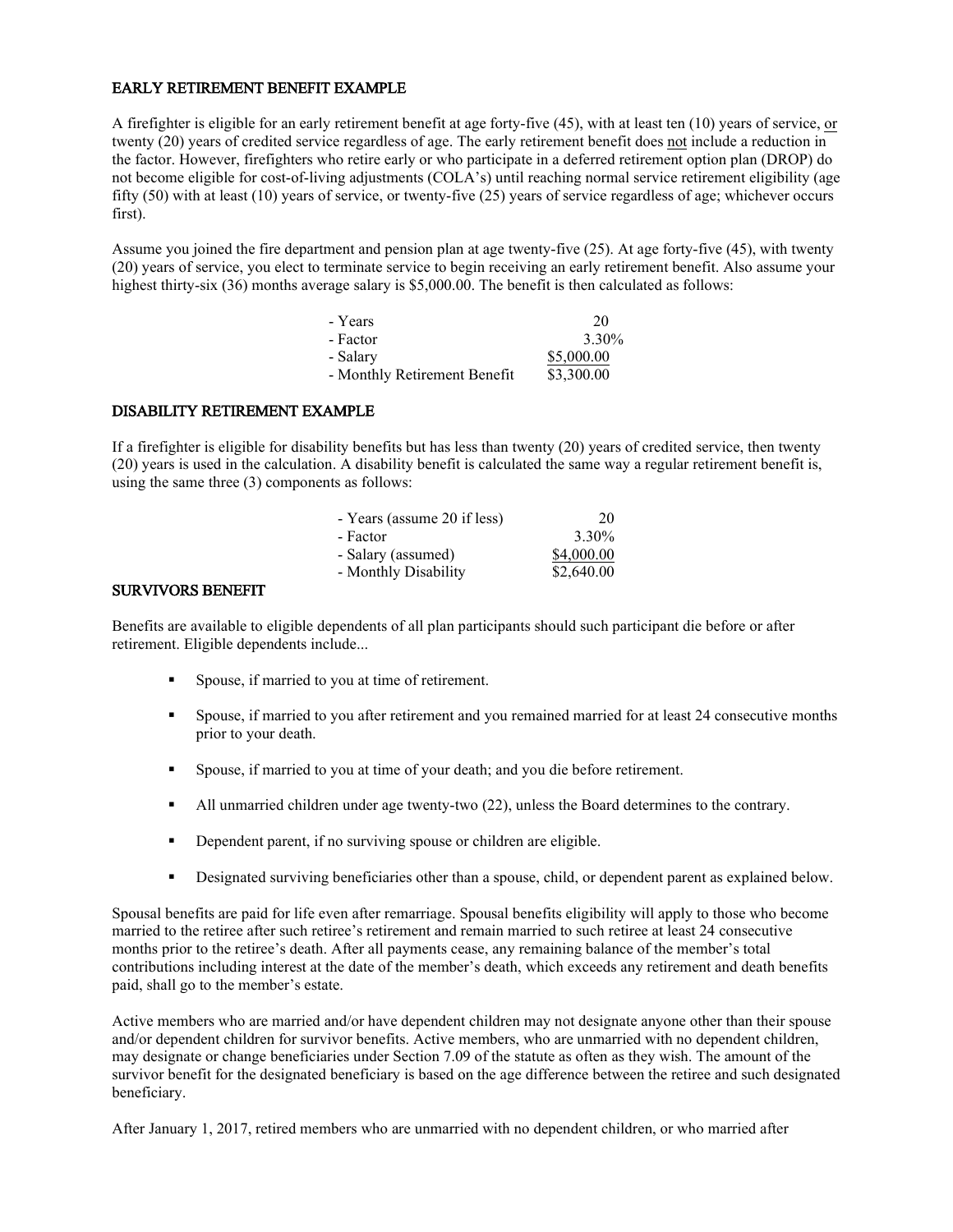retirement and the term of the marriage is less than 24 months; may designate or change their beneficiary no more than twice for the remainder of their retirement. The retiree who makes such designation or change must agree to a reduction in their pension benefit for the designation or change to take effect. The amount of the reduction will be actuarially calculated, based on the ages of the retiree and the designated beneficiary.

#### SURVIVORS BENEFIT EXAMPLE

Assume you are retired drawing \$4,455.00 per month and pass away, leaving a spouse who is eligible for benefits and have no children. Your spouse will receive seventy-five (75) percent of your benefit as follows:

| - Your monthly benefit          | \$4,455.00 |
|---------------------------------|------------|
|                                 | 75.00%     |
| - Your spouse's monthly benefit | \$3,341.25 |

Assume you pass away before retirement and you are survived by an eligible spouse and child. Suppose your average salary for the highest thirty-six (36) months averaged \$5,000.00, and you had eight (8) years of service at the time of death.

You first calculate the benefit you would have been entitled to at the date of death and then determine the appropriate amount to be paid to your spouse and child.

Your benefit would have been...

|                          | - Years (assume 20 if less) | 20         |
|--------------------------|-----------------------------|------------|
|                          | - Factor                    | 3.30%      |
|                          | - Salary                    | \$5,000.00 |
|                          | - Monthly benefit           | \$3,300.00 |
| Your spouse's benefit is |                             |            |
|                          | - Firefighter base benefit  | \$3,300.00 |
|                          | - Factor                    | 75.00%     |
|                          | - Spousal monthly benefit   | \$2,475.00 |
| Your child's benefit is  |                             |            |
|                          | - Years (assume 20 if less) | 20         |
|                          | - Child's benefit factor    | .495%      |
|                          | - Average salary            | \$5,000.00 |

In 1994 the minimum monthly pension was increased from \$1,000 to \$1,200 for all eligible retirees and spouses. In 2012 the minimum monthly pension was increased to \$2,000.00 for those that were on the rolls in 1994 when the last adjustment was approved. This minimum benefit applied only to those eligible per above and does not necessarily apply to benefits paid according to court orders, divorce decrees, qualified domestic relations orders, and for disability and early or vested terminated annuitants, in some instances.

- Child's monthly benefit \$495.00

The retirement factor for the child is actuarially designed to be fifteen (15) percent of the regular retirement factor (3.30%), which is .495 percent. The child receives .495 percent (.00495) of the fire fighter's average salary, multiplied by the number of years of service, assuming twenty (20) years if less. The eligible children, collectively, will be entitled to a total amount of seventy-five (75) percent of the fire fighter's accrued benefit at the time of death, if there is no surviving spouse.

#### PERSONNEL RECORDS

A personnel record (Form 500) is to be completed by all active firefighters. This information furnishes the pension office necessary data regarding age, years of service, beneficiaries, birth dates, social security numbers and marital status. There are other forms available for designating and changing beneficiaries for both active and retired firefighters for various purposes. You can visit our website at AFRS.ORG for all the forms available at the pension office.